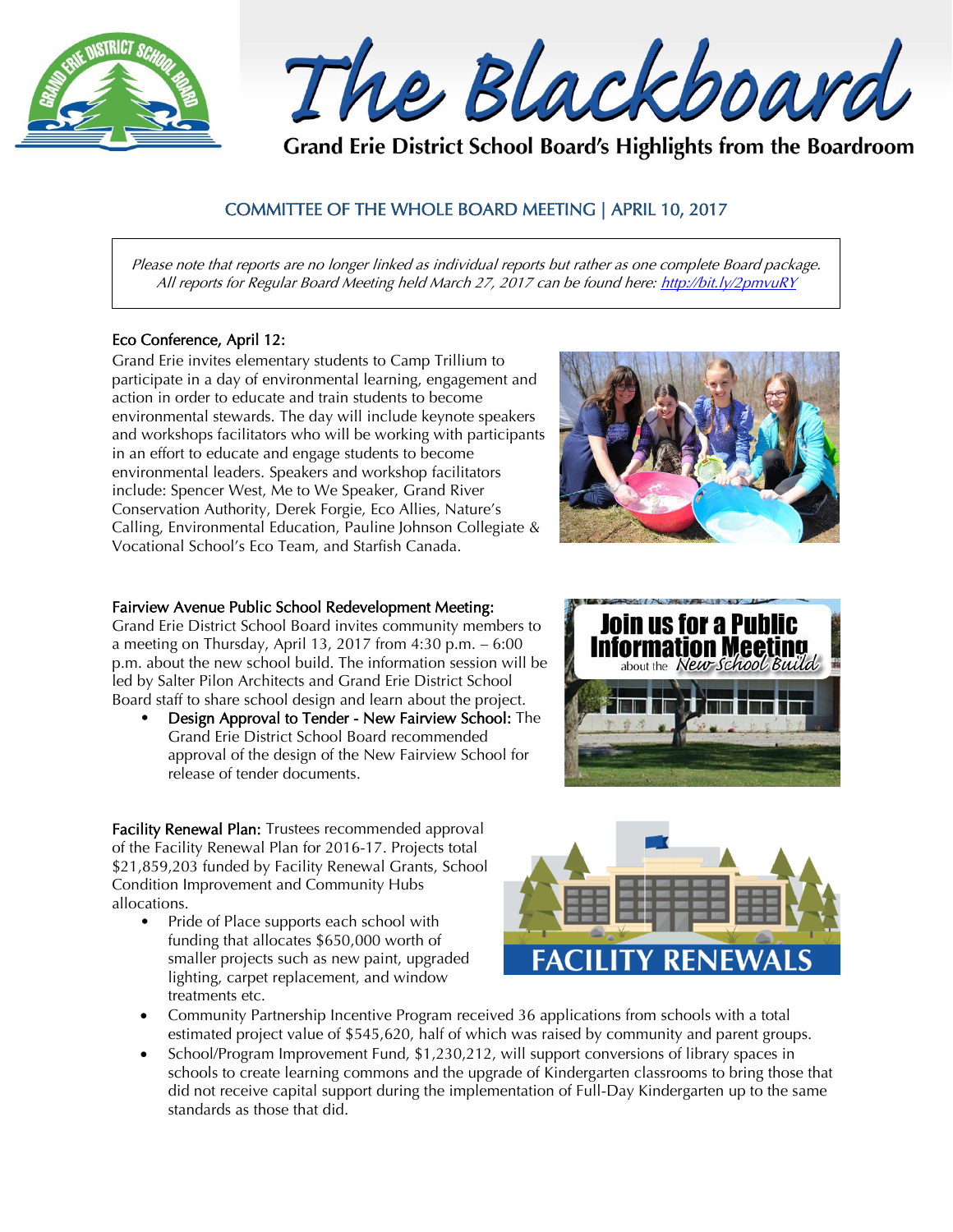- Community Hubs Capital Funding, \$942,317, will be used to retrofit available space in schools into community hub space and to improve the accessibility of schools to allow greater opportunities by the community.
- Capital Projects Identified by Facilities to improve accessibility, health and safety upgrades, and other priority areas total \$17,119,617.

# Quality Accommodations Update:

Grand Erie District School Board recommended approval for Boundary Reviews, in May, 2017:

- a) Conduct an Elementary School boundary review to assign the new McClung development in Caledonia to Caledonia Centennial School.
- b) Conduct an Elementary School boundary review to assign residential areas under development in Southwest Brantford that are currently assigned to Walter Gretzky PS to Ryerson Heights PS as a temporary holding school until a new school is constructed.
- c) Conduct a Secondary School boundary review to direct students residing in the new McClung development in Caledonia to Cayuga Secondary School.

Grand Erie District School Board recommended approval to conduct a Pupil Accommodation Review in 2017-18 of Brant/Brantford Secondary schools (BCI, North Park, Pauline Johnson, Tollgate and Paris). The scope of review includes possible re-distribution of specialty programming among schools and boundary revisions to balance enrolment across all schools in the review.

Pauline Johnson Collegiate Hospitality Program Report: Grand Erie District School Board recommended approval to move forward with plans to renovate space at Pauline Johnson Collegiate to accommodate a new Hospitality and Tourism Program for September 2017 subject to final approval of the Facility Renewal Plan for 2017-18.



Proposed Boundary Change: Trustees recommended approval of the Boundary revision to assign a portion of the Princess Elizabeth catchment area to Major Ballachey effective September 1, 2017.

Secondary Class Size: The Grand Erie District School Board recommended approval of an increase to the average aggregate Secondary School Class size to 22 for 2017-2018.

Before and After School Programs 2017-18: Third-party providers have expressed interest in offering programs at 46 schools: 41 schools will offer Before & After School Programs; three will offer an authorized recreational and skill building program for students in grade 1 and up (aged 6 or older); and, two schools will offer both.

Education Week 2017: Education Week is an annual event celebrated across the Grand Erie District School Board; this year the week is celebrated from Monday, May 1 to Friday, May 5, 2017. The theme for Education Week is aligned with Mental Health Week: Yes, I can - Growth Mindset.

# ADDITIONAL ITEMS

**Bylaw 8 – Committees of the Board:** Trustees will establish a subcommittee to review Bylaw  $8$  – Committees of the Board.

# Reports and Updates:

• Education Technology Initiative Update